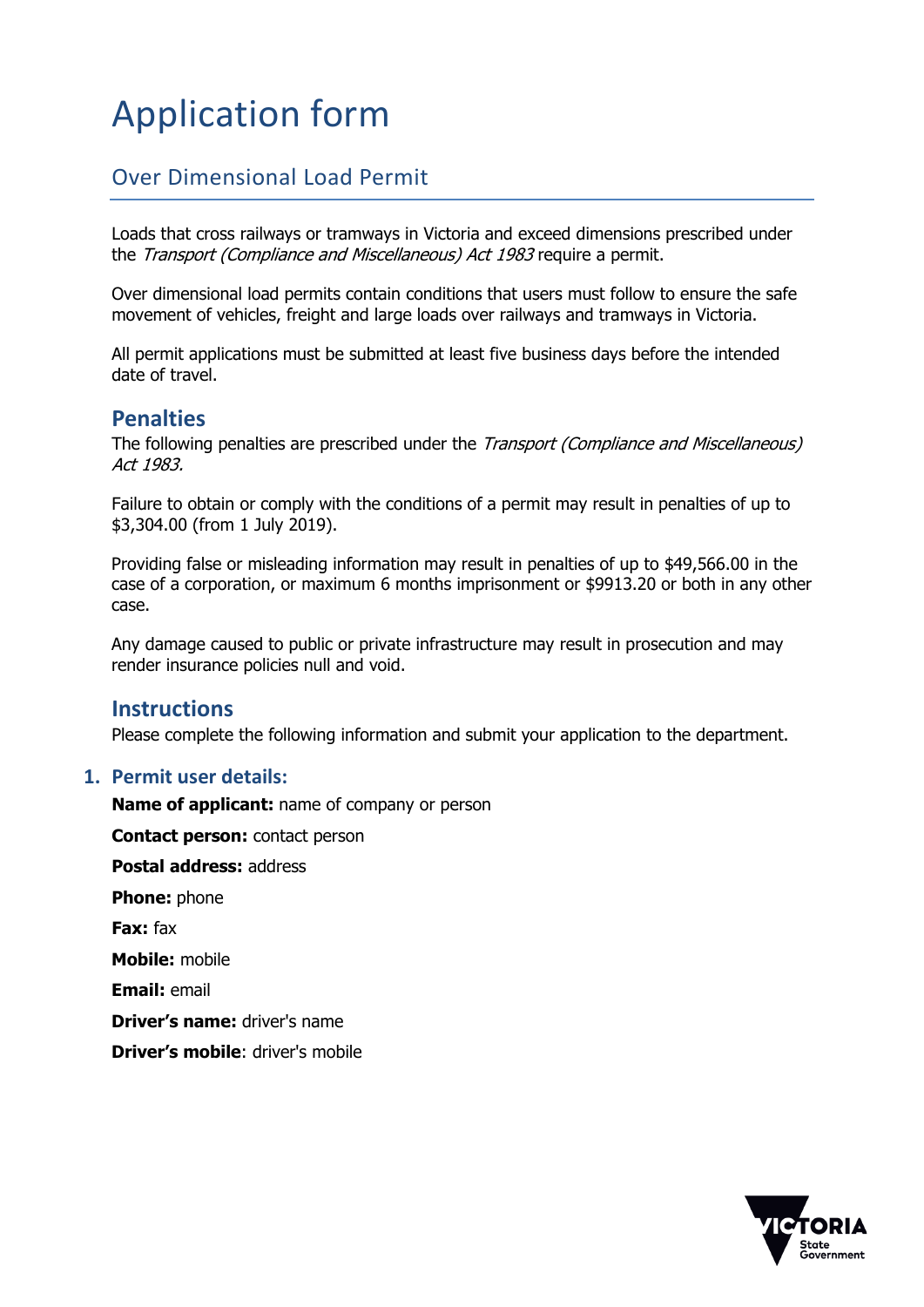## **2. National Heavy Vehicle Regulator (NHVR) details:**

# **NHVR permit number (if applicable)**: permit no

Please attach your NHVR permit (if applicable) to this application.

| <b>Vehicle registration numbers</b>                     |                 |                 |                 |                 |  |  |  |
|---------------------------------------------------------|-----------------|-----------------|-----------------|-----------------|--|--|--|
| Registration no                                         | Registration no | Registration no | Registration no | Registration no |  |  |  |
| Registration no                                         | Registration no | Registration no | Registration no | Registration no |  |  |  |
| Instructions: please insert or delete rows as required. |                 |                 |                 |                 |  |  |  |

#### **3. Load details:**

Please enter the total dimensions of the vehicle, by itself or in combination with a load carried by it.

**Length:** length

**Width:** width

**Height:** height

#### **Weight (required if specified on a NHVR permit):** weight

**Description:** description

#### **4. Crossing details:**

**Origin:** origin address

**Destination:** destination address

Please enter crossing details (if known) or contact the department for more information.

| <b>Crossing type</b><br>(railway or<br>tramway) | <b>Street name</b> | <b>Suburb</b> | Date(s) of<br>crossing | <b>Time of</b><br>crossing |
|-------------------------------------------------|--------------------|---------------|------------------------|----------------------------|
| crossing type                                   | street name        | suburb        | day month year         | time of<br>crossing        |
| crossing type                                   | street name        | suburb        | day month year         | time of<br>crossing        |
| crossing type                                   | street name        | suburb        | day month year         | time of<br>crossing        |

Instructions: please insert or delete rows as required.

#### **5. Permit application submission:**

Permit applications are to be submitted via email to the department at: [odlpermit@ecodev.vic.gov.au](mailto:odlpermit@ecodev.vic.gov.au)

#### **6. Permit application fee:**

The permit application fee is \$23.70 (GST exempt).

#### **7. Payment of permit application fee:**

An invoice will be issued by the department upon grant of the permit. Instructions on how to make payment will be included in the invoice.